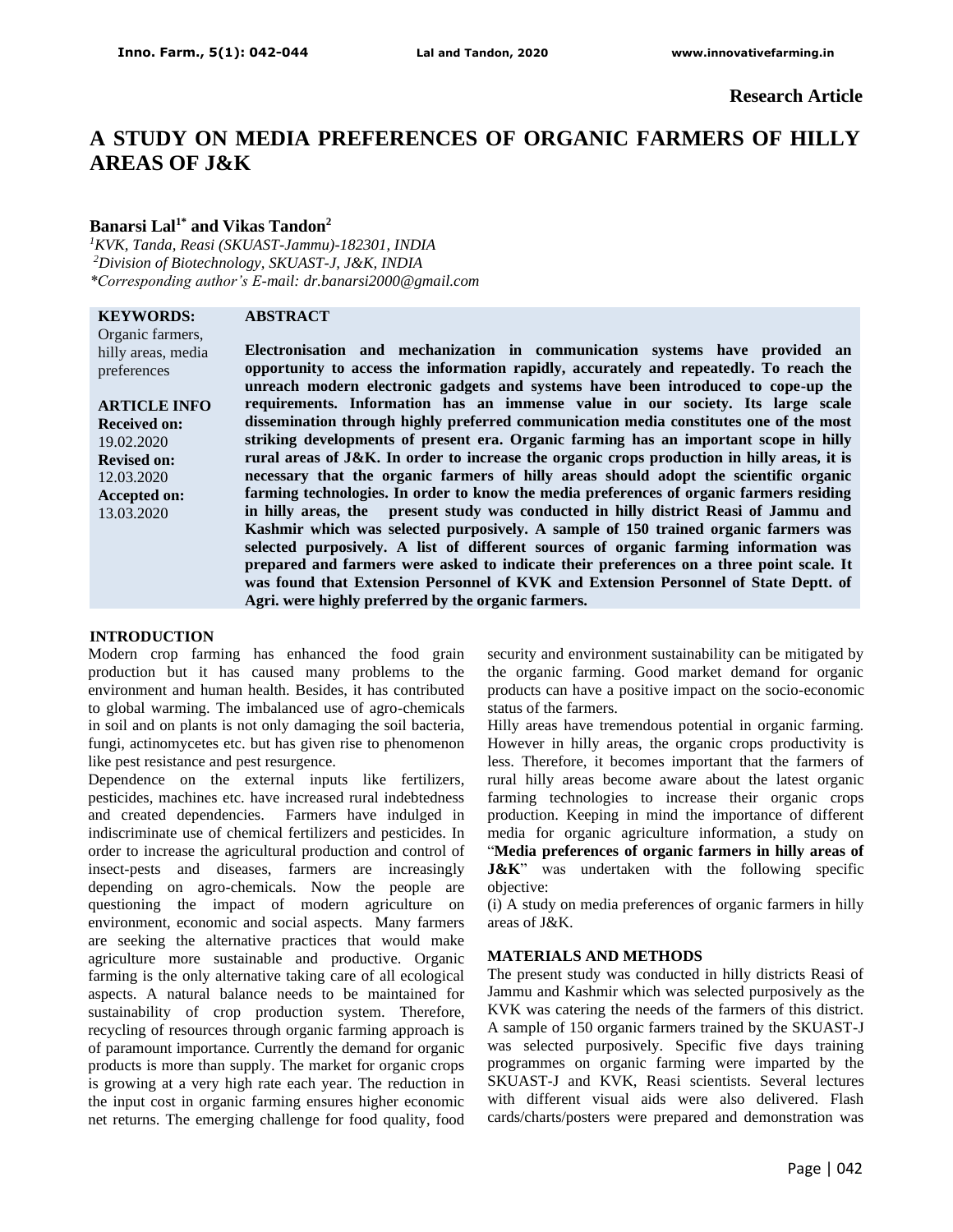given in different steps included in each activity. Field visits of organic fields were also organized for the farmers. A list of different sources of information was prepared and farmers were asked to indicate their preferences on a three point scale. The data collected was carefully scrutinized and

condensed into master chart and tabulated in terms of statistical tools to represent in a meaningful way. Then the mean score was found out to rank the different sources of information.

|  |  |  | Table 1. Organic farming information sources for the organic farmers. |  |  |
|--|--|--|-----------------------------------------------------------------------|--|--|
|  |  |  |                                                                       |  |  |

| <b>Sources</b>                                  | <b>Highly</b><br>preferred<br>(Frequency) | <b>Preferred</b><br>(Frequency) | Least<br>preferred<br>(Frequency) | <b>Mean</b><br>score | <b>Ranks</b> |
|-------------------------------------------------|-------------------------------------------|---------------------------------|-----------------------------------|----------------------|--------------|
| 1. Extension personnel of KVK                   | 87                                        | 56                              | 07                                | 2.53                 |              |
| 2. Extension personnel of State Deptt. of Agri. | 68                                        | 52                              | 28                                | 2.24                 | П            |
| 3. Salesmen of organic agril. inputs            | 20                                        | 50                              | 80                                | 1.60                 | <b>VIII</b>  |
| 4. Local leaders                                | 45                                        | 45                              | 60                                | 1.53                 | IX           |
| 5. Progressive organic farmers                  | 57                                        | 71                              | 22                                | 2.23                 | Ш            |
| 6. T.V.                                         | 44                                        | 60                              | 46                                | 1.98                 | VI           |
| 7. Radio                                        | 41                                        | 63                              | 46                                | 1.96                 | VII          |
| 8. Extension publications                       | 20                                        | 29                              | 101                               | 1.46                 | X            |
| 9. Neighbourers                                 | 57                                        | 57                              | 36                                | 2.07                 | V            |
| 10. Relatives and friends                       | 58                                        | 57                              | 35                                | 2.22                 | IV           |

## **RESULTS AND DISCUSSION**

The figures in table 1 reveal that Extension personnel of KVK were ranked first in order to preference. This could be due to the fact that extension personnel of KVK were highly educated, efficient, trained and their services were prompt that made the farmers to approach and utilize their services for organic farming. On the other hand Extension personnel of State Deptt. of Agri.were preferred by the farmers with second priority. This could be due to fact that the faith of farmers in the salesmen of agril. inputs is increasing due to their prompt services. Progressive organic farmers was ranked third in order of preference. This could be due to fact that farmers of the area might go to the progressive farmers for advice and information and had good contact with them as they were rich on organic farming knowledge. Relatives and friends were ranked fourth. This could be due to the fact that relative and friends of farmers were having good knowledge of organic farming. Neighbourers were ranked fourth .It could be due to that that neighbourers were having awareness of organic farming.TV was ranked sixth. This could be due to fact that farmers might have taken it for entertainment-cumeducational purpose. Radio came up as the 7th important source, which was preferred by the farmers. This could be due to fact that radio as a means of entertainment cumeducation has become popular among the farmers. Apart from these sources, the other sources like Salesmen of organic agril. inputs, Local leaders and Extension publications were least preferred by the farmers.

The finding is in line with the findings of Singh and Singh (1971), Rogers and Shoemaker (1971), Singh and Sharma (1973), Mehra (1976), Rao (1987). Chandra and Cherian (1991), Khan and Paracha (1994), Sandhu and Singh (1995), Chauhan (1997), Meena (1997), Sawarkar et al.

(2001), Lal (2002), Kadian and Ram (2002), Government of India (2005) and Hanumanaikar R.H. (2011).

## **CONCLUSION**

It can be concluded that KVK Extension Personnel, Extension Personnel of State Deptt. of Agriculture and progressive farmers are playing vital role for the dissemination of organic agril. information. The farmers are having lot of credibility on KVK Extension Personnel and Extension Personnel of State Deptt. of Agriculture extension because of their efficiency and good communication skills. Mass media sources like TV and radio are also very important in dissemination of organic agricultural information.

## **REFERENCES**

- **Bembridge, T.J. 1993.** Farmer characteristics and contact with information sources in a Venda village implication for extension. *South African journal of Agricultural Extension*, **22**:19-22.
- **Muthuchamy, I. 1998.** A study on the impact of media on neo\_literates with reference to select variables.
- **Chandra, S. and K.S. Babel. 1997.** A study of information available to the small, medium and large farmers about improved agricultural practices of Moong bean cultivation Annals. *Agro-Bio-Res*., **2**(2): 77-80.
- **Chauhan, R.S. 1997.** "Farmers response towards Farm Television Programmes in Jaipur district, Rajasthan". M.Sc. (Ag.) Thesis (Unpub.), S.K.N. College of Agriculture, Jobner.
- Government of India. 2005. 17<sup>th</sup> Livestock census; Department of animal Husbandry and Dairy,MOA, GOI.
- **Hanumanaikar, R.H. 2011.** Reading behaviour of farmers. Department of Agril. Extension Education University of